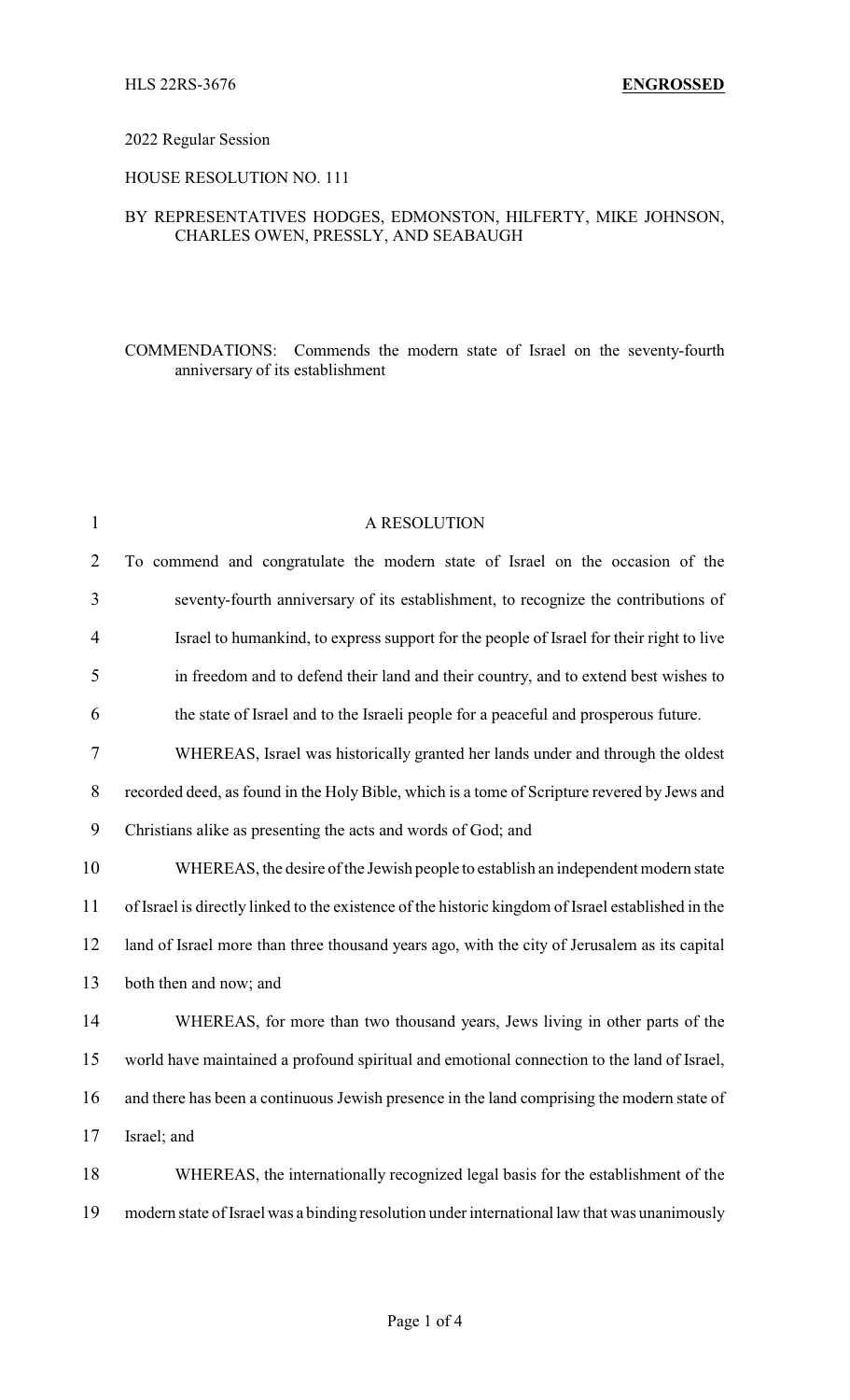### **HLS 22RS-3676**

| $\mathbf{1}$   | adopted by the League of Nations in 1922 and subsequently affirmed by both houses of the     |
|----------------|----------------------------------------------------------------------------------------------|
| $\overline{2}$ | United States Congress; and                                                                  |
| 3              | WHEREAS, this binding resolution affirmed the establishment of a national home               |
| 4              | for the Jewish people in the historical region of the land of Israel, including the areas of |
| 5              | Judea, Samaria, and eastern Jerusalem; and                                                   |
| 6              | WHEREAS, on May 14, 1948, the people of Israel proclaimed the establishment of               |
| 7              | the sovereign and independent state of Israel with the goal of reestablishing its God-given  |
| 8              | and legally recognized land as a homeland for the Jewish people; and                         |
| 9              | WHEREAS, the establishment of the modern state of Israel as a homeland for the               |
| 10             | Jewish people followed the destruction of much of European Jewry during the Holocaust;       |
| 11             | and                                                                                          |
| 12             | WHEREAS, the United States government established full diplomatic relations after            |
| 13             | Israel's first election in 1949; and                                                         |
| 14             | WHEREAS, since its establishment seventy-four years ago, the modern state of                 |
| 15             | Israel has forged a new and dynamic society and created a thriving economic, political,      |
| 16             | cultural, and intellectual life; and                                                         |
| 17             | WHEREAS, the people of Israel, in the spirit of Israel's Declaration of Independence,        |
| 18             | have established a vibrant, pluralistic, and democratic political system; and                |
| 19             | WHEREAS, Israel has developed an advanced, entrepreneurial economy, is among                 |
| 20             | the world's leaders of the high-tech industry, and is at the forefront of research and       |
| 21             | development in the fields of renewable energy sources and medicine; and                      |
| 22             | WHEREAS, Israel regularly sends humanitarian aid, search and rescue teams, mobile            |
| 23             | hospitals, and other emergency supplies to help victims of disasters around the world; and   |
| 24             | WHEREAS, Israel has taken in millions of Jews from countries throughout the world            |
| 25             | and sought to fully integrate them into Israeli society; and                                 |
| 26             | WHEREAS, Israel has long established peaceful bilateral relations with Egypt and             |
| 27             | Jordan, has more recently established peace with Bahrain, Morocco, the United Arab           |
| 28             | Emirates, and Sudan, is working toward achieving a secure peaceful relationship with the     |
| 29             | Palestinian people, and is looking forward to normalizing relations with all other Arab      |
| 30             | neighbors in pursuit of enduring regional stability and prosperity; and                      |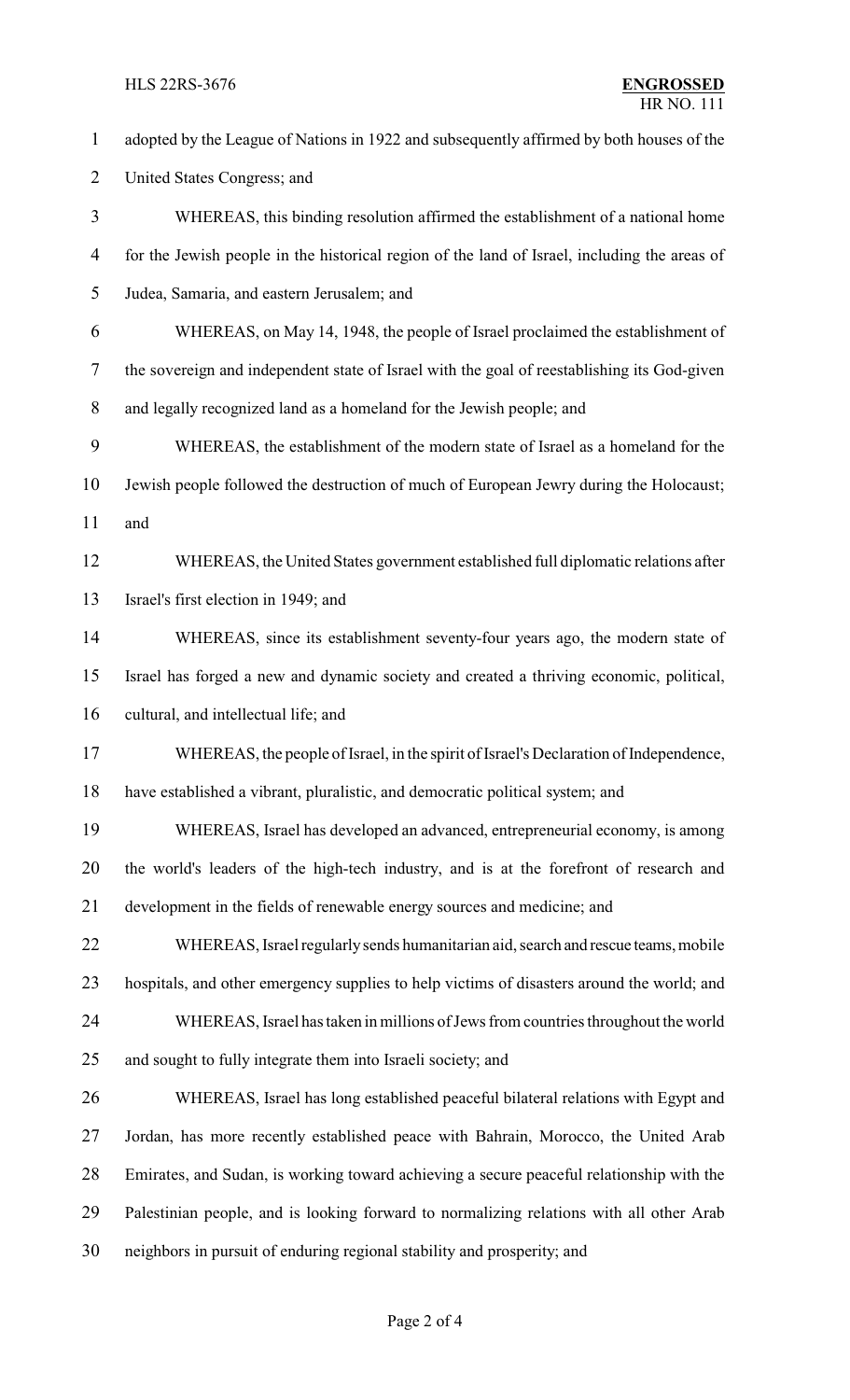# HLS 22RS-3676 **ENGROSSED**

| $\mathbf{1}$   | WHEREAS, for more than seven decades, the United States, the state of Louisiana,               |
|----------------|------------------------------------------------------------------------------------------------|
| $\overline{2}$ | and Israel have maintained a special relationship based on mutually shared democratic and      |
| 3              | moral values, common strategic interests, and bonds of friendship and mutual respect; and      |
| $\overline{4}$ | WHEREAS, the United States and the state of Louisiana continue to regard Israel as             |
| 5              | a trusted ally and vital strategic partner in the Middle East; and                             |
| 6              | WHEREAS, the American people and the people of Louisiana feel a strong affinity                |
| $\tau$         | for the Israeli people based on common values and shared cultural heritage; and                |
| 8              | WHEREAS, recently the Jewish communities from across the state of Louisiana have               |
| 9              | joined together to create the first statewide Jewish coalition and the Louisiana Jewish        |
| 10             | Coalition celebrates Israel's independence as the home of the Jewish people; and               |
| 11             | WHEREAS, the state of Louisiana again wishes to reaffirm its desire that the United            |
| 12             | States of America remain a strong and unequivocal supporter of Israel and the right of Israel  |
| 13             | to defend itself in its own country; and                                                       |
| 14             | WHEREAS, May 5, 2022, the fourth day of Iyar, 5782 of the Hebrew calendar,                     |
| 15             | marks the seventy-fourth anniversary of the founding of the modern state of Israel in the      |
| 16             | ancestral homeland of the Jewish people.                                                       |
| 17             | THEREFORE, BE IT RESOLVED that the House of Representatives of the                             |
| 18             | Legislature of Louisiana does hereby commend and congratulate Israel on the occasion of        |
| 19             | the seventy-fourth anniversary of its establishment; does hereby recognize the contributions   |
| 20             | of Israel to humankind; does hereby express support for the people of Israel for their right   |
| 21             | to live in freedom and to defend their land and their country; and does hereby extend its best |
| 22             | wishes to the state of Israel and to the Israeli people for a peaceful and prosperous future.  |
| 23             | BE IT FURTHER RESOLVED that a copy of this Resolution be transmitted to the                    |
| 24             | Consul General of the State of Israel to the Southwest in Houston, Texas, and to the           |
| 25             | Embassy of Israel to the United States in Washington, D.C., for transmission to the proper     |
| 26             | authorities in the state of Israel.                                                            |